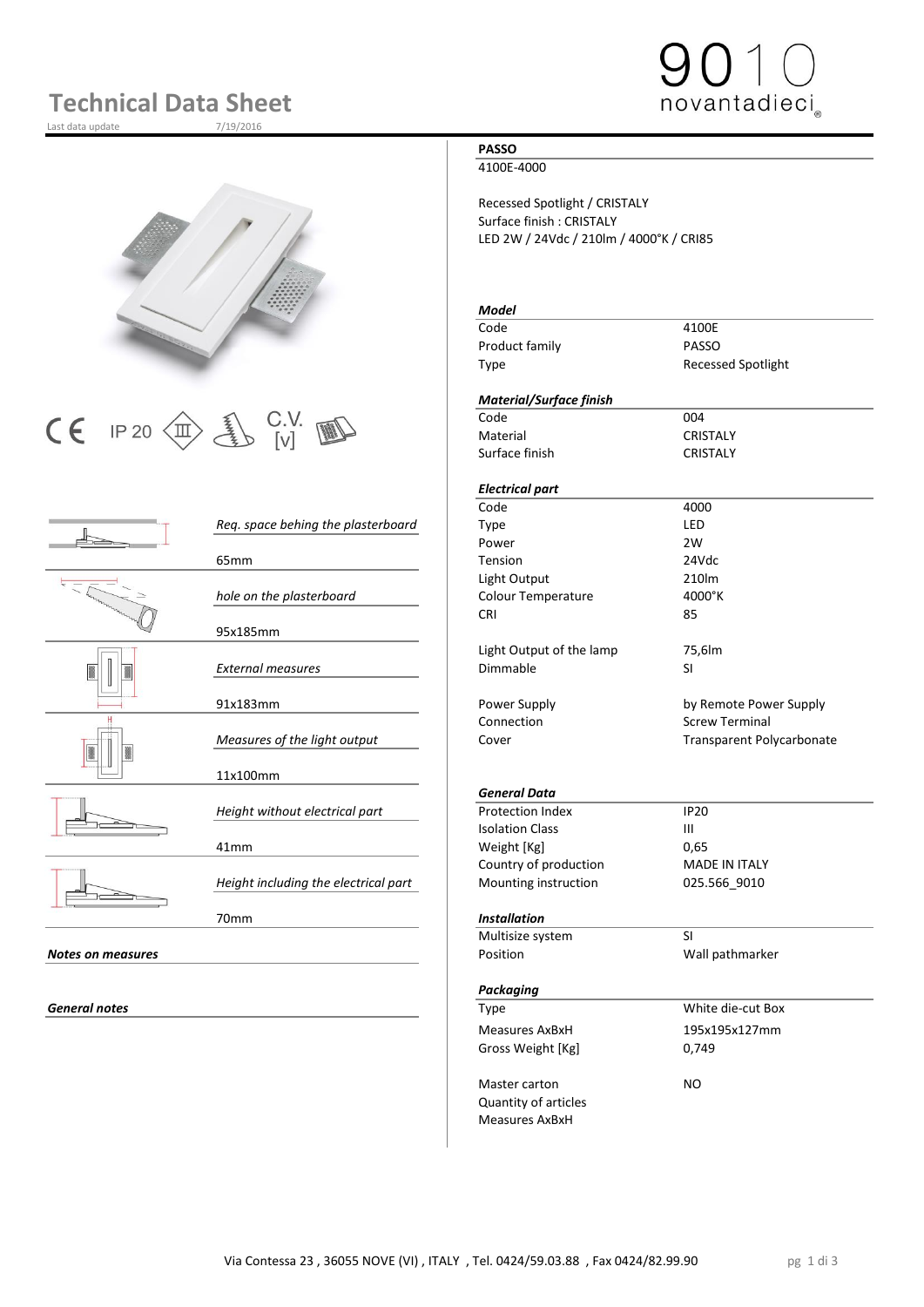# **Technical Data Sheet**



### **Fotometric Data**



| $-90^\circ$<br>250<br>$60^\circ$<br>500         | Electrical part<br>Power<br>Light Output<br>Colour Temperature<br>CRI                         | 4000 B<br>2W<br>210lm<br>4000°K<br>85     | <b>Illuminance</b> | 0.3m<br>0.5m<br>1 <sub>m</sub> | 987lux<br>$355$ lux<br>89lux |
|-------------------------------------------------|-----------------------------------------------------------------------------------------------|-------------------------------------------|--------------------|--------------------------------|------------------------------|
| 750<br>1000<br>1250<br>30<br><b>Accessories</b> | Lamp Light Output<br>Light Output of the lamp<br><b>Beam Angle</b><br><b>Beam Inclination</b> | 36%<br>75,6lm<br>$53^\circ$<br>$33^\circ$ |                    |                                |                              |

### *Housing Box for Brickwork*



 *Measures* 95X185X65mm  *Measures of the hole on Brickwork* 125X215X75mm

### *Standard Power Supply*





 *Measures* 130x42x23mm *Measures* 167x45x30mm *Measures* 157x54x36mm  *Power* 12W *Power* 36W *Power* 60W  *Input* 220-240V~W *Input* 220-240V~W *Input* 220-240V~W  *Output* 24Vdc *Output* 24Vdc *Output* 24Vdc



### *Dimmable Power Supply*



*Code* 026.219 **Code** 026.209<br> *Measures* 155x51x26mm *Measures* 125x82x29mm  *Measures* 155x51x26mm *Measures* 125x82x29mm  *Power* 21,6W *Power* 60W  *Input* 220-240V~W *Input* 220-240 V~W  *Output* 24Vdc *Output* 24Vdc

 *Dimmable* PUSH/0-10V/DALI *Dimmable* PUSH/1-10V